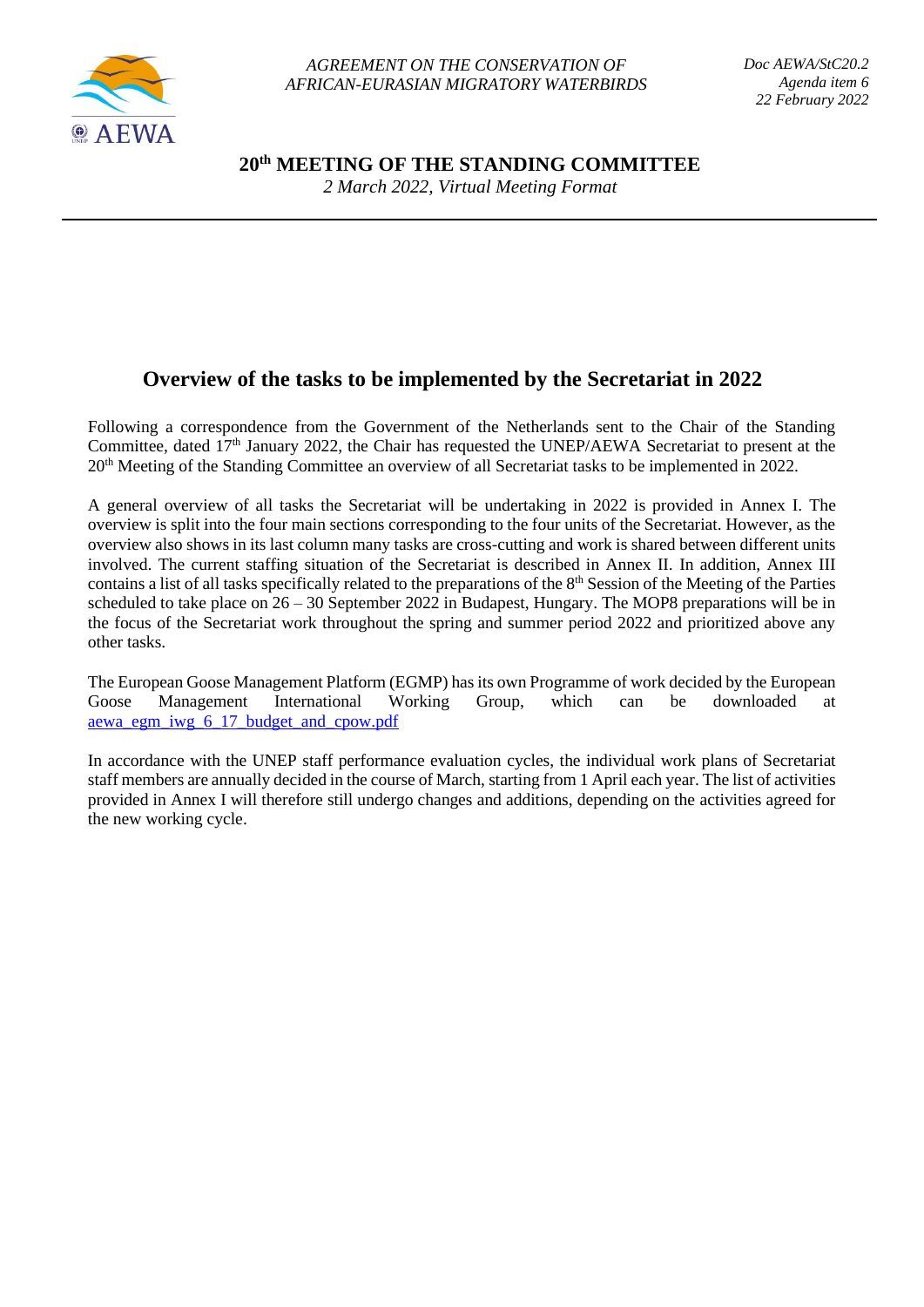## **I. Overview of Secretariat's tasks for 2022**

EX = Executive Management Unit; SICU = Science, Implementation and Compliance Unit; AI = African Initiative Unit; IMCA = Joint CMS and AEWA Information Management, Communications and Awareness-Raising Unit

| <b>Work</b> | <b>TASK</b>                                                    | <b>Units involved</b> |
|-------------|----------------------------------------------------------------|-----------------------|
|             | <b>General management</b>                                      |                       |
| 1.1         | <b>General &amp; Financial Management</b>                      |                       |
| 1.1.1       | General management of the Secretariat                          | EX                    |
| 1.1.2       | Approve, monitor & follow up expenditures                      | EX                    |
| 1.1.3       | Follow up annual contributions                                 | EX                    |
| 1.1.4       | Follow up volycons                                             | EX                    |
| 1.1.5       | <b>Budget revisions</b>                                        | EX                    |
| 1.1.6       | Develop budget proposal for 2023-2025                          | EX                    |
| $2.2$       | <b>Administrative tasks</b>                                    |                       |
| 2.2.1       | Procurement & inventory                                        | EX                    |
| 2.2.2       | Travel arrangements                                            | EX, SICU. AI, IMCA    |
| 2.2.3       | Travel certification                                           | EX                    |
| 2.3         | <b>Personnel Management</b>                                    |                       |
| 2.3.1       | E-PAS                                                          | EX, SICU, AI, IMCA    |
| 2.3.2       | Oversee Secretariat and individual staff work plans            | EX, SICU, AI, IMCA    |
| 2.3.3       | Recruitment/ contract-related follow up                        | EX, SICU              |
| 2.4         | <b>Fundraising</b>                                             |                       |
| 2.4.1       | Maintain list of priorities                                    | EX                    |
| 2.4.2       | General fundraising letter mailings                            | EX                    |
| 2.4.3       | Individual proposals                                           | EX                    |
| 2.4.3.1     | Fundraising for PoAA activities and salaries                   | EX, AI                |
| 2.4.3.2     | Fundraising for science, implementation and compliance & EGMP  | EX, SICU              |
| 2.4.3.3     | Fundraising for communication                                  | EX                    |
| 2.4.3.4     | Fundraising for common issues & regular volycons               | EX                    |
| 2.5         | <b>Meeting organisation</b>                                    |                       |
| 2.5.1       | 17th Technical Committee meeting (logistics and documentation) | SICU                  |
| 2.5.2       | 20th Standing Committee meeting (logistics and documentation)  | EX                    |
| 2.5.3       | 8th Meeting of Parties (logistics and documentation)           | EX, SICU, AI, IMCA    |
| 2.5.4       | 21th Standing Committee meeting (logistics and documentation)  | EX                    |
| 2.5.5       | 18th Technical Committee meeting (logistics and documentation) | SICU                  |
| 2.6         | Cooperation with other organisations                           | EX, SICU, AI, IMCA    |
| 2.7         | <b>Recruitment of Parties</b>                                  |                       |
| 2.7.1       | Recruitment Africa                                             | EX, AI                |
| 2.7.2       | Recruitment Eurasia                                            | EX, SICU              |
| 2.7.3       | Welcome letters to new Parties                                 | EX, AI                |
| 2.7.4       | Follow up on focal point data                                  | EX, AI, IMCA          |
| 2.8         | <b>Other issues</b>                                            |                       |
| 2.8.1       | Communication with depositary                                  | EX                    |
| 2.8.2       | IT-related issues                                              | EX                    |
| 2.8.3       | <b>AEWA Contact Database Updates</b>                           | <b>IMCA</b>           |
| 2.8.4       | Notifications to Parties                                       | <b>IMCA</b>           |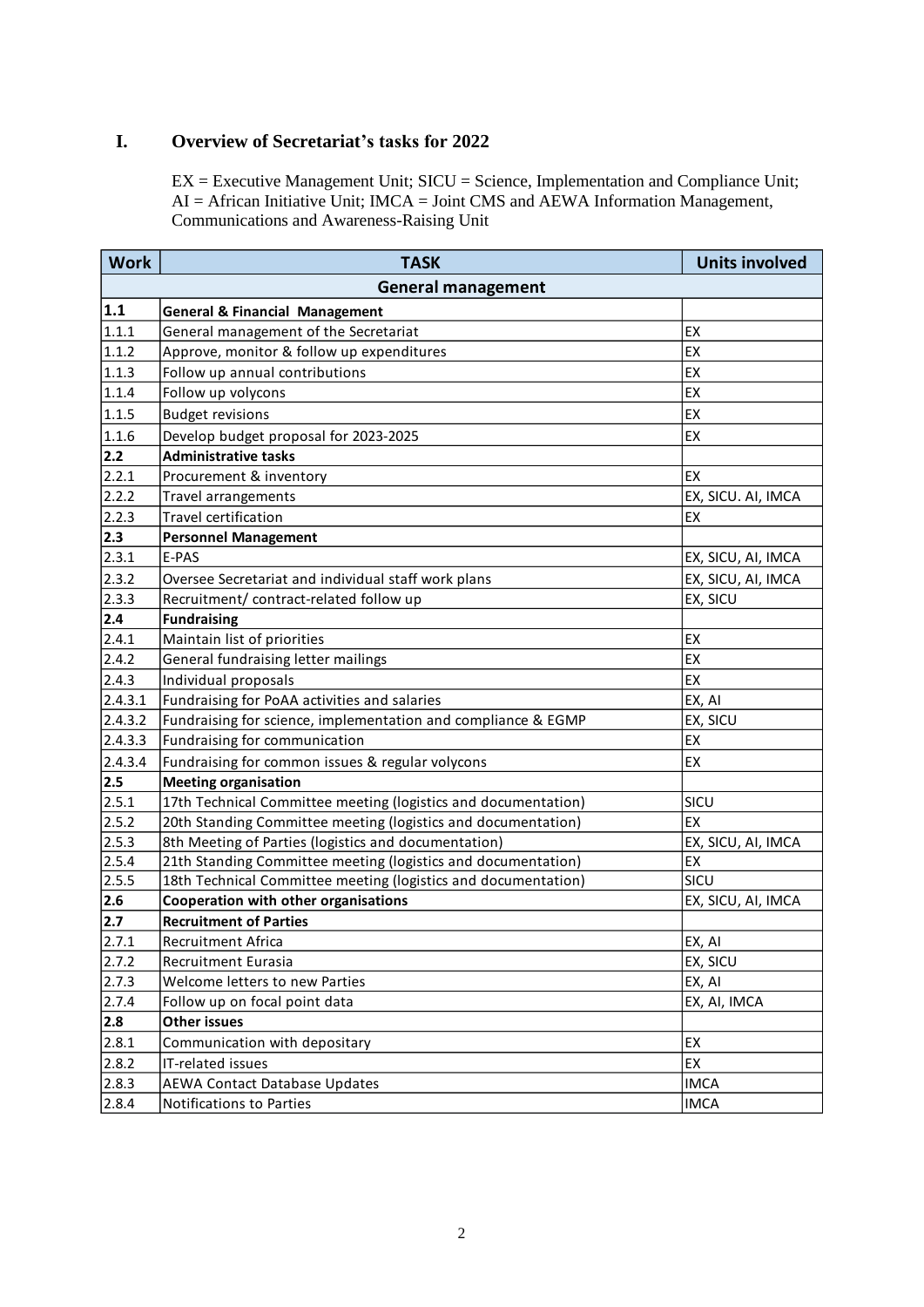| <b>Work</b> | <b>TASK</b>                                                                     | <b>Units involved</b> |  |  |  |
|-------------|---------------------------------------------------------------------------------|-----------------------|--|--|--|
|             | Science, implementation and compliance                                          |                       |  |  |  |
| 3.1         | European Goose Management Platform                                              | SICU/EGMP             |  |  |  |
|             | Project implementation and supervision (Lesser White-fronted Goose Life         |                       |  |  |  |
|             | project, Northern Bald Ibis GPGC projects (2), Slaty Egret GPGC project, White- |                       |  |  |  |
| 3.2         | winged Flufftail project)                                                       | SICU, AI              |  |  |  |
|             | AEWA International Species Working Group related tasks (ISSAP coordination -    |                       |  |  |  |
| 3.3         | WwF, SL, NBI, GCC, MpH, LF, SE)                                                 | SICU, AI              |  |  |  |
| 3.4         | TC work plan 2019-2022 implementation                                           | SICU                  |  |  |  |
|             | Facilitation of TC operations: moderation of TC Workspace; nomination           |                       |  |  |  |
| 3.5         | procedure for new TC members                                                    | SICU                  |  |  |  |
| 3.6         | Arctic Migratory Bird Initiative                                                | SICU                  |  |  |  |
| 3.7         | Facilitate the Implementation Review Proces (open and new case files)           | SICU                  |  |  |  |
| 3.8         | Facilitate Strategic Plan implementation                                        | EX, SICU              |  |  |  |
|             | Compile a progress report on the implementation of the Strategic Plan for       |                       |  |  |  |
| 3.9         | MOP8 submission                                                                 | SICU                  |  |  |  |
| 3.10        | Take part in the work of the CMS Energy TF                                      | SICU                  |  |  |  |
| 3.11        | Preparing Technical Series for publishing (guidelines, reports, ISSAPs)         | SICU                  |  |  |  |
| 3.12        | Printing of the CSR8 popular version                                            | SICU, IMCA            |  |  |  |
|             | <b>African Initiative</b>                                                       |                       |  |  |  |
| 4.1         | Meeting/workshop organization                                                   |                       |  |  |  |
| 4.1.1       | African preparatory Meeting for MOP8 (pre-MOP8)                                 | AI, SICU, EX          |  |  |  |
|             | Preparations for the AEWA ToT on flyway conservation for SIDS (planned for      |                       |  |  |  |
| 4.1.2       | February 2023)                                                                  | AI, SICU              |  |  |  |
| 4.1.3       | 1st meeting of the AEWA Slaty Egret International Working Group                 | AI, SICU              |  |  |  |
| 4.1.4       | 3rd meeting of the AEWA Northern Bald Ibis International Workign Group          | SICU                  |  |  |  |
|             | AEWA MOP8: providing support for the coordination of the African                |                       |  |  |  |
|             | coordination region and other logistical preparations and substantive           |                       |  |  |  |
| 4.1.5       | preparations                                                                    | AI, EX                |  |  |  |
|             | Provide Logistical arrangements for AI-related meetings including arrangements  |                       |  |  |  |
|             | for travel, visa & subsistence of funded delegates, meeting equipment,          |                       |  |  |  |
| 4.1.6       | contracting of consultants and interpreters where necessary, and other          | AI, EX                |  |  |  |
| 4.2         | <b>Collaboration with partners</b>                                              |                       |  |  |  |
|             | Liaise with and provide input to the RESSOURCE Project/ partners and TSU,       |                       |  |  |  |
| 4.2.1       | including participating in relevant meetings                                    | AI, EX                |  |  |  |
|             | Maintain contact with the Wadden Sea Flyway Initiative on the East Atlantic     |                       |  |  |  |
|             | Flyway IKI-approved project and provide input to the on-going project           |                       |  |  |  |
|             | processes, meetings and documents                                               | AI, SICU              |  |  |  |
| 4.3         | <b>PoAA</b> implementation                                                      |                       |  |  |  |
| 4.3.1       | Develop indicators for the overall assessment of PoAA implementation            | AI, SICU              |  |  |  |
|             | Conduct an assessment of the implementation of the PoAA and resulting           |                       |  |  |  |
| 4.3.2       | progress report to be submitted to MOP8                                         | AI, SICU              |  |  |  |
| 4.3.3       | Initiate establishment of the MOP9 PoAA online reporting template/ process      | AI, SICU, IMCA        |  |  |  |
|             | Promote PoAA implementation in collaboration with project partners and          |                       |  |  |  |
|             | other stakeholders, including identifying / facilitating / maintaining          |                       |  |  |  |
|             | opportunities for advancing implementation including collaborative efforts      |                       |  |  |  |
| 4.3.4       | with various partners                                                           | Al                    |  |  |  |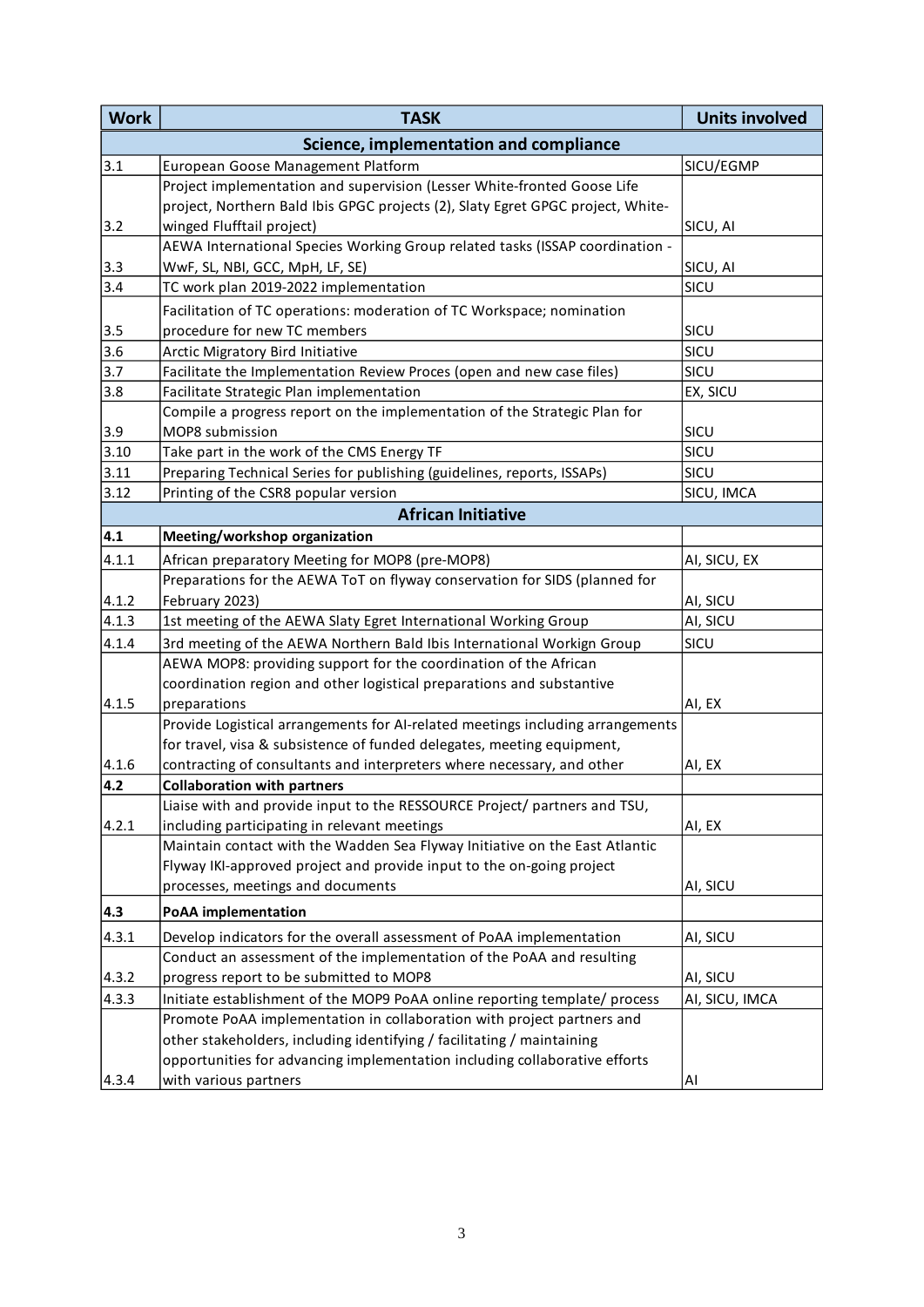| <b>Work</b> | <b>TASK</b>                                                                   | <b>Units involved</b> |
|-------------|-------------------------------------------------------------------------------|-----------------------|
| 4.4         | Al-related project management/coordination                                    |                       |
|             | Coordinate / facilitate effective implementation of EC-funded projects,       |                       |
| 4.4.1       | including timely and adequate reporting from implementing partners            | AI, SICU              |
|             | Maintain and coordinate contact with project partners for the CBD-Biobridge   |                       |
| 4.4.2       | Initiative funded project on Lesser Flamingo satellite tagging in Senegal     | AI                    |
|             | Develop project proposals and budget estimates to secure funds for PoAA       |                       |
| 4.4.3       | related activities and coordination                                           | AI, SICU, EX          |
|             | Coordinate / facilitate/ conduct the necessary financial and administrative   |                       |
|             | processes (UMOJA) required for smooth management of the projects, including   |                       |
|             | preparation of Small-Scale Funding Agreements, Memoranda of Understanding,    |                       |
| 4.4.4       | support for registration of grants/processing of payments etc.                | AI                    |
|             | Review financial and substantive reports from project partners for accuracy   |                       |
| 4.4.5       | and approve them for further administraitve/financial processsing             | AI                    |
| 4.4.6       | Prepare timely donor reports                                                  | AI, SICU              |
| 4.5         | Provide advisory services to African Range States                             |                       |
|             | Provide timely responses / information / support to requests from African     |                       |
| 4.5.1       | Ranges States and partners                                                    | AI                    |
|             | Facilitate and promote active participation and involvement of AEWA African   |                       |
| 4.5.2       | National Focal Points in AEWA meetings and processes                          | AI                    |
|             | Stimulate and promote active involvement of African-Sub-regional Focal Point  |                       |
| 4.5.3       | Coordinators                                                                  | AI                    |
|             | Maintain up-to-date contact details/ contact persons, prepare welcome letters |                       |
|             | for new NFPs, maintain updated African regional/sub-regional group email      |                       |
| 4.5.4       | systems                                                                       | AI                    |
| 4.6         | Other                                                                         |                       |
|             | Prepare AI-related information material such as web articles etc. to showcase |                       |
| 4.6.1       | AI deliverables                                                               | AI, IMCA, EX          |
| 4.6.2       | Support / facilitate / promote WMBD celebration in the African region         | AI, IMCA              |
| 4.6.3       | Provide general administrative and financial support for AI-related processes | AI                    |
|             | Represent and promote the African Initiative/PoAA in relevant meetings of     |                       |
| 4.6.4       | AEWA and partner organisations                                                | AI                    |
|             | <b>Information amanagement, Communications and Awareness-Raising</b>          |                       |
| 5.1         | <b>Communications</b>                                                         |                       |
| 5.1.1       | <b>Website News Production (ongoing)</b>                                      | IMCA, EX              |
| 5.1.2       | AEWA Website (Content updates)                                                | IMCA, EX, SICU, AI    |
| 5.1.3       | AEWA E-Newsletter (EN & FR)                                                   | IMCA, EX              |
| 5.1.4       | Press & Media Work                                                            | <b>IMCA</b>           |
| 5.1.5       | Social Media Management (ongoing)                                             | <b>IMCA</b>           |
| 5.1.6       | Design Work (Digital / Screen)                                                | <b>IMCA</b>           |
| 5.1.7       | Design Work (Print)                                                           | <b>IMCA</b>           |
| 5.1.8       | <b>Audiovisual Production</b>                                                 | <b>IMCA</b>           |
| 5.1.9       | Online National Reporting - Communication to Parties                          | <b>IMCA</b>           |
| 5.1.10      | Translation Coordination (for web and other)                                  | IMCA, EX              |
| 5.1.11      | Media Strategy AEWA MOP8 (Media + Social Media)                               | IMCA, EX              |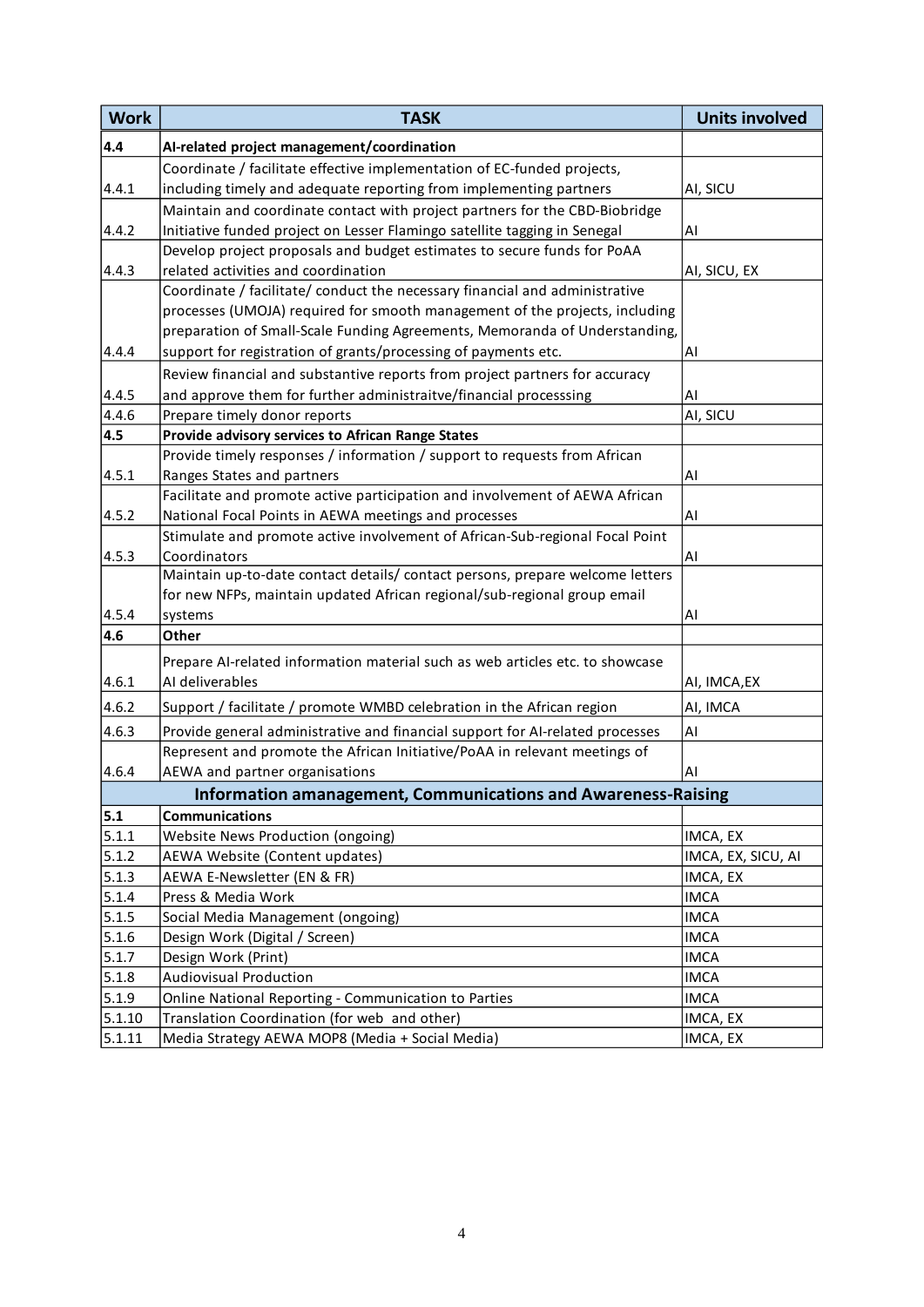| <b>Work</b> | <b>TASK</b>                                                                    | <b>Units involved</b> |
|-------------|--------------------------------------------------------------------------------|-----------------------|
| $5.2$       | <b>Information Management</b>                                                  |                       |
| 5.2.1       | AEWA Website (Technical Maintenance)                                           | <b>IMCA</b>           |
| 5.2.2       | AEWA Website (Revamp - Drupal Upgrade)                                         | IMCA, SICU, EX, AI    |
| 5.2.3       | TC Workspace (Technical Maintenance)                                           | <b>IMCA</b>           |
| 5.2.4       | Contacts Database (Technical Support & Improvements)                           | IMCA                  |
| 5.2.5       | Online Meeting Registration Tool (Technical Maintenance & Support)             | IMCA, EX              |
| 5.2.6       | Online National Reporting System (ORS) - Management & Upgrade Project          | <b>IMCA</b>           |
| 5.2.7       | SSAP Websites (Technical Maintenance)                                          | <b>IMCA</b>           |
| 5.2.8       | Set Up Digital Assets Management Tool (Photos & Video)                         | <b>IMCA</b>           |
| 5.3         | <b>Outreach Campaigns</b>                                                      |                       |
| 5.3.1       | World Migratory Bird Day (Global Campaign)                                     | IMCA, EX              |
| 5.3.2       | <b>AEWA MOP8 - Communications</b>                                              | IMCA, EX              |
| 5.4         | <b>AEWA ES Priority Tasks</b>                                                  |                       |
| 5.4.1       | NFP + CEPA FP Communication Materials (Powerpoint, Fact Sheet)                 | <b>IMCA</b>           |
| 5.4.2       | Preparation of Statements for ES (International Days, key events)              | <b>IMCA</b>           |
| 5.4.3       | <b>Website Thematic Pages</b>                                                  | IMCA, EX              |
| 5.4.4       | Expand CEPA Work (Proposal)                                                    | IMCA                  |
| 5.5         | <b>Representation (External)</b>                                               |                       |
| 5.5.1       | UN Communications Group (UN Bonn)                                              | <b>IMCA</b>           |
| 5.5.2       | MEA IKM Initiative (SC & WGs)                                                  | <b>IMCA</b>           |
| 5.5.3       | CBD Communications Group (Post 2020)                                           | <b>IMCA</b>           |
| 5.5.4       | Migratory Birds for People (MBP) (General Meetings)                            | <b>IMCA</b>           |
| 5.6         | <b>Communication Strategy Implementation</b>                                   |                       |
| 5.6.1       | Spread Communication Strategy & Mobilize Network (TC Task: 6.1.1)              | <b>IMCA</b>           |
| 5.6.2       | Communication Priorities (TC Work Plan) (TC Task 6.1.2)                        | <b>IMCA</b>           |
| 5.6.3       | Com. Products around key TC Analysis Reports (TC Task 6.1.3)                   | <b>IMCA</b>           |
|             | Dev. Project Proposal for Communication, Visualization & Education Project (TC |                       |
| 5.6.4       | Task 6.1.5)                                                                    | <b>IMCA</b>           |
| 5.6.5       | Early Promotion of Key Issues at MOP8 (TC Task 6.1.6)                          | <b>IMCA</b>           |
| 5.6.6       | Dev. Visitor Survey (AEWA Website) (TC Task 6.1.7)                             | <b>IMCA</b>           |
| 5.6.7       | Raising Profile of SSAPs (social media & web) (TC Task 6.1.8)                  | <b>IMCA</b>           |
| 5.7         | <b>Global Interflyway Network</b>                                              |                       |
| 5.7.1       | Share key AEWA Docs with FPs at other Flyway Initiatives (TC Task 6.2.1)       | <b>IMCA</b>           |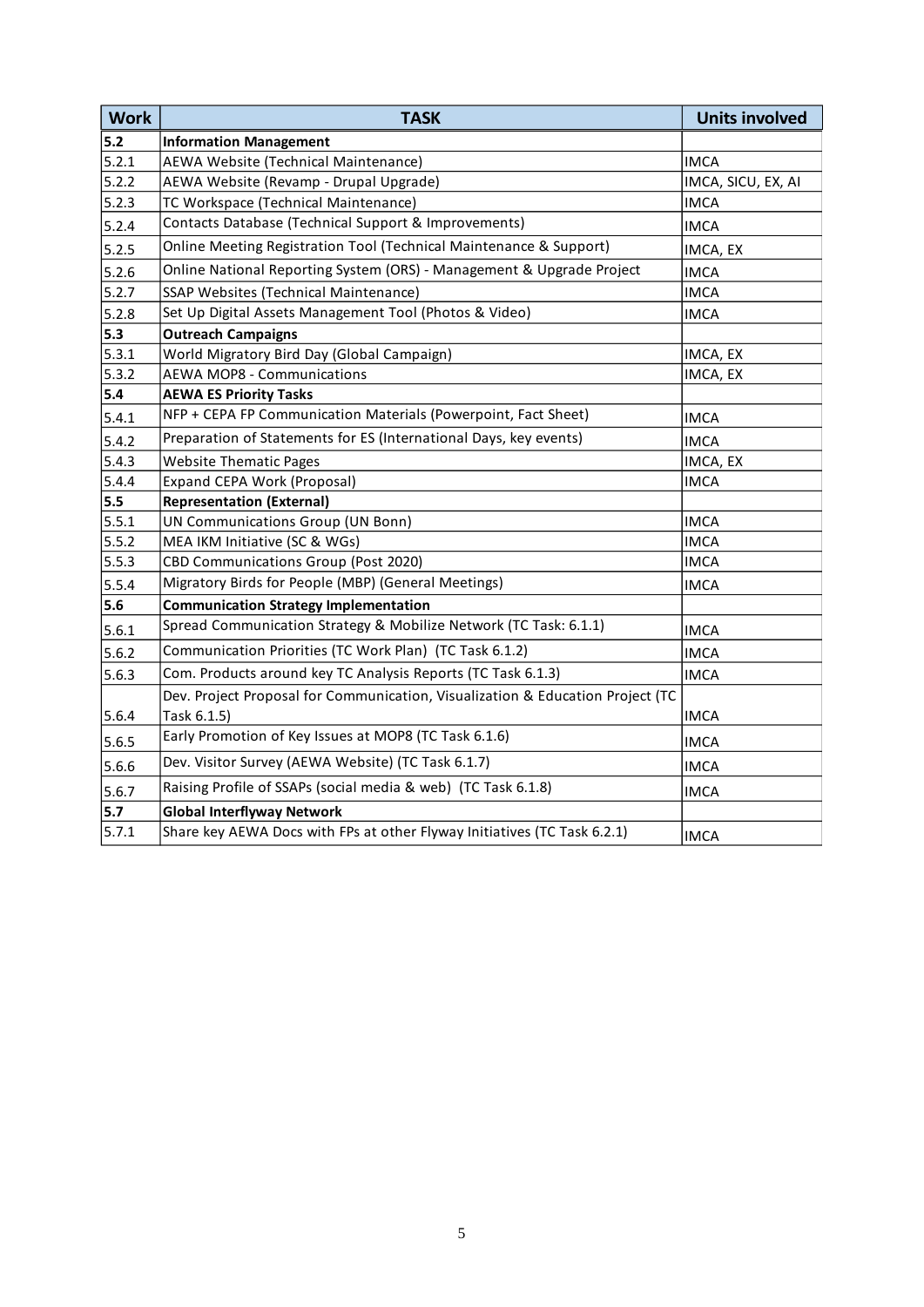# **II. Organisation and Staffing of the Secretariat**

#### 1. Organisation of the Secretariat

The Secretariat is organised into four units which cover four broad areas of work: 1. General Management; 2. Science, Implementation and Compliance; African Initiative; and Information Management, Communications and Awareness-Raising. The individual staff members and units work closely as a team, interacting with each other daily on cross-cutting issues. It should be noted that the AEWA Information Unit is part of the joint Information Management, Communication and Awareness-raising Unit (IMCA) co-funded by AEWA and CMS.

Without the extension of the part-time positions through voluntary contributions, the availability of staff funded entirely through voluntary contributions and the support of interns, the Secretariat would be in a position where it could deliver even less services against all its mandates.

In 2019, 2020 and 2021 the Secretariat applied for a UNEP Junior Professional Officer (JPO) position to support the work of the Technical Committee. Unfortunately, in all years the applications were unsuccessful. We have applied again in 2022 as this position is key in stepping up the Secretariat's facilitative role for the work of the Technical Committee.



P = Professional Staff Category G = General Staff Category

As of 23 February 2022

#### 2. Staffing situation

The Secretariat currently comprises nine staff members: five Professional Staff members (P staff), four General Staff members (G staff) and, in addition, one P staff for the EGMP programme which is funded independently from the core budget. One P3 position has been vacant since 11 March 2021 due to a lack of funding. The core budget covers 7.1 full-time equivalent positions (FTEs), while voluntary contributions and savings have allowed the addition of 1.3 full-time equivalent positions and the EGMP programme.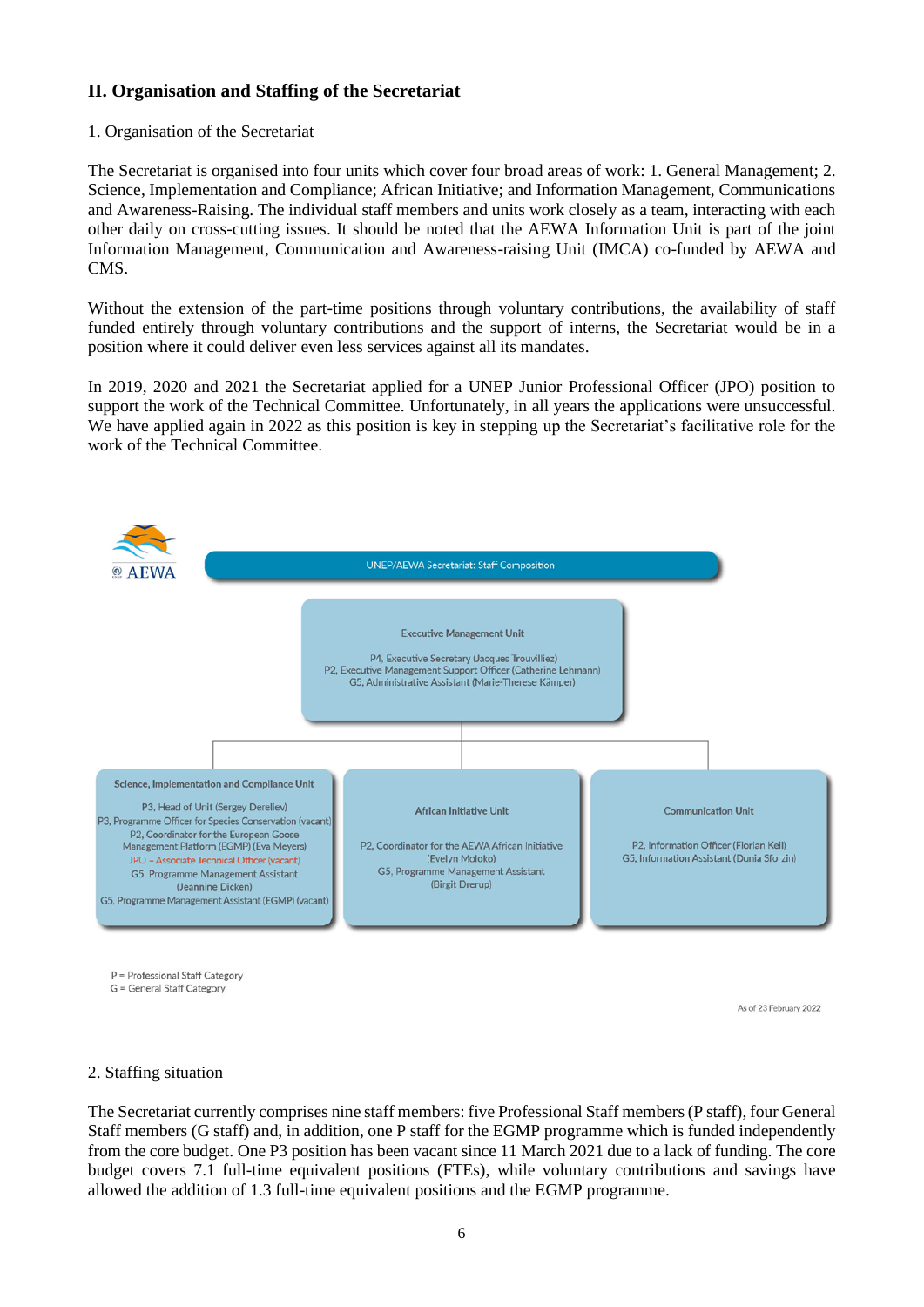### *Staff partly funded by the core budget*

The positions of the African Initiative (AI) Coordinator (P-2) and the AI Programme Management Assistant (G-5) were partly funded (50 per cent) through the AEWA core budget 2019-2021 and in 2022. The Secretariat was able to maintain the P-2 position at 100 per cent and the G-5 position at 80 per cent thanks to voluntary contributions received from Germany, the United Kingdom, Luxemburg, Switzerland and the European Commission.

The savings and voluntary contributions have also allowed to keep the part-time SICU Programme Management Assistant (80 %) at 100 % and the part-time Information Assistant (50 %) at 80 %.

## *Staff fully dependent on voluntary contributions (Fixed-term project posts)*

Associate Programme Officer (P-2) and Programme Management Assistant (G-5) for the AEWA European Goose Management Platform

The AEWA European Goose Management Platform (EGMP) is currently managed by one full-time P2 project post. The P2 position is financially secured until December 2022. The assistance was provided through a consultancy until 31 January 2022. It is planned to recruit an assistant at the G5 level in spring 2022.